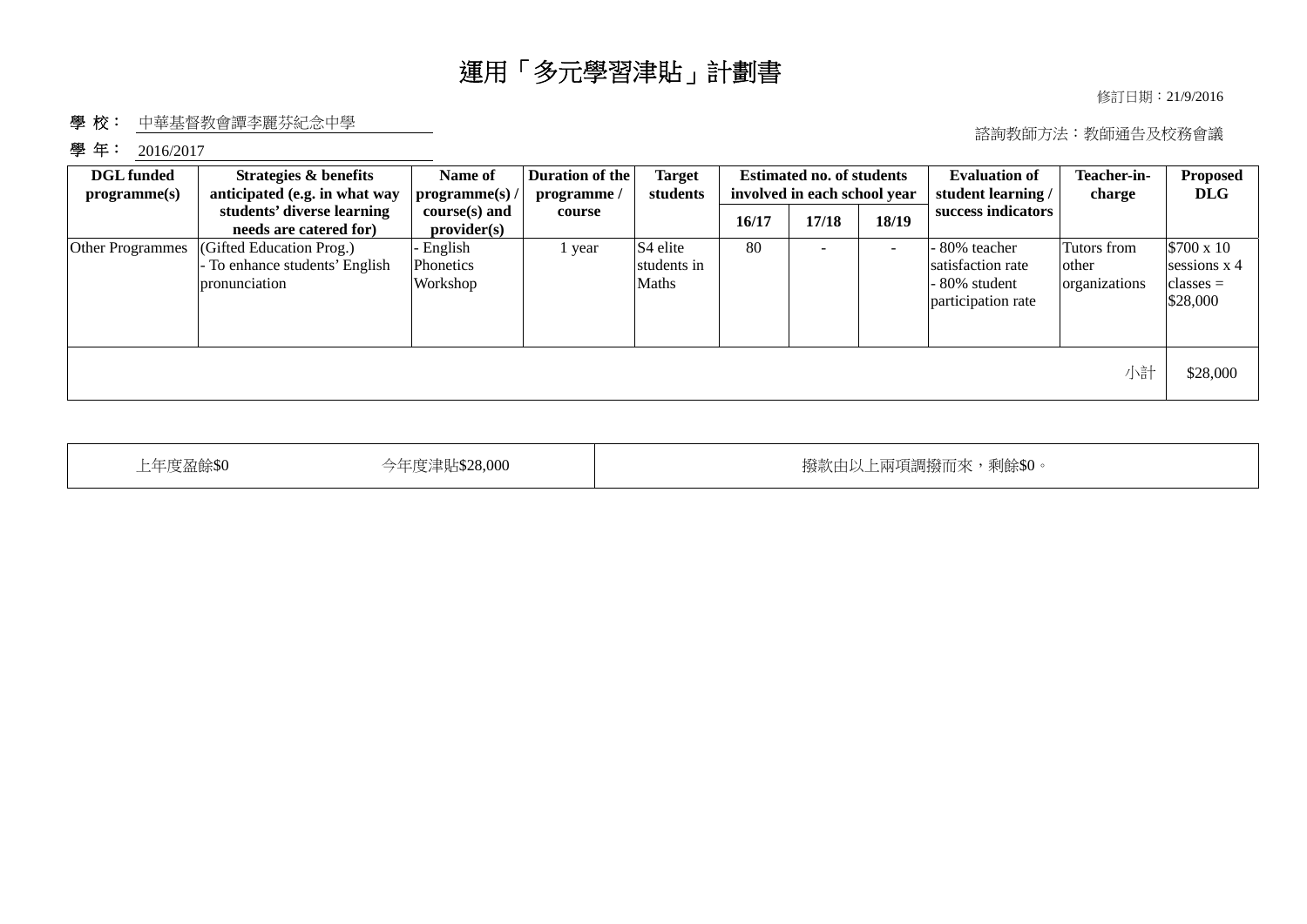修訂日期︰21/9/2016

| 教育局多元<br>學習津貼資 | 策略及預期效益                                                                                                                                                                                                                 | 課程名稱及                                               | 修業期                                                                                              | 目標學生 | 預計每學年涉及的<br>學生人數 |           |       | 學生學習的評估/                                                  | 負責人       |
|----------------|-------------------------------------------------------------------------------------------------------------------------------------------------------------------------------------------------------------------------|-----------------------------------------------------|--------------------------------------------------------------------------------------------------|------|------------------|-----------|-------|-----------------------------------------------------------|-----------|
| 助課程            |                                                                                                                                                                                                                         | 課程提供機構                                              |                                                                                                  |      | 15/16            | 16/17     | 17/18 | 成功指標                                                      |           |
| 其他課程           | (資優教育課程)<br> 配合學校可持續發展的主題,提升學 <br>生對社區環境質素的關懷。<br>跨科目協作;<br>九月至十一月在屯門住宅區、市<br>區、學校附近進行噪音監察;<br>屯門藍地水塘進行一次水質監察 •<br>l e<br>利用軟件,將所得的數據製成圖<br>表,用於專題探究。<br>聘請導師指導學生運用數據撰寫<br>報告。<br>校内及對外公報結果<br> 配合閱讀氛圍,提升閱讀氣氛 <br>進行讀書會 | 社區環境與可•<br>持續發展研習<br>計劃:屯門區<br>環境監察計劃<br>及總結<br>讀書會 | 2016年9月2016/17<br>至 2017年6高中學生<br>月在屯門住<br>宅區、市區、<br>學校附近進<br>行環境監察;<br>2016年9月<br>至 2017年6<br>月 |      |                  | $15 - 20$ |       | 負責老師監察及跟進學生參與<br>表現:<br>負責老師滿意學生學習表現<br>學生回應:<br>參加學生滿意活動 | 盧日高老<br>師 |
|                | 水質監察儀器校準:\$1,000<br>導師費:\$1,000x5=\$5,000<br>書籍:\$4,000<br>2016/17年度申請撥款: \$10000                                                                                                                                       |                                                     |                                                                                                  |      |                  |           |       |                                                           |           |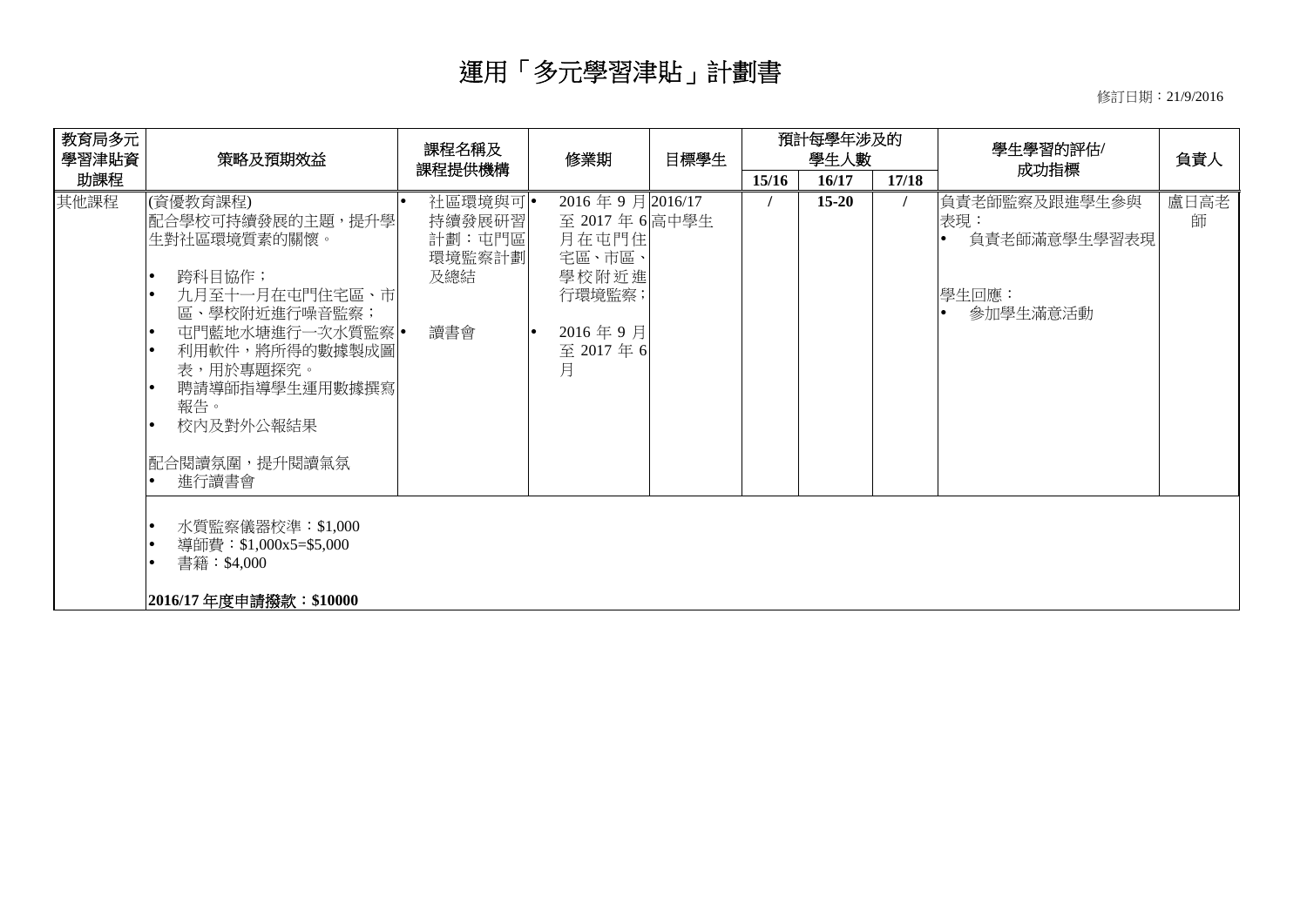修訂日期︰21/9/2016

| 教育局多元<br>學習津貼資 | 策略及預期效益                                                                                                                                                                                                      | 課程名稱及         | 修業期                        | 目標學生                                            | 預計每學年涉及的<br>學生人數 |           |      | 學生學習的評估/                                                                                                                  | 負責人   |
|----------------|--------------------------------------------------------------------------------------------------------------------------------------------------------------------------------------------------------------|---------------|----------------------------|-------------------------------------------------|------------------|-----------|------|---------------------------------------------------------------------------------------------------------------------------|-------|
| 助課程            | 課程提供機構                                                                                                                                                                                                       |               |                            | 15/16                                           | 16/17            | 17/18     | 成功指標 |                                                                                                                           |       |
| 其他課程<br>程      | (班本資優課程)<br>資優教育課提升學生對可持續發展及時事議題可持續發展與時事<br>的分析能力,建立批判思維,提升文議題拔尖課程<br>字評論的能力。<br>聘請兼職導師一名<br>每周1小時,為班本資優生安排<br>可持續發展的議題拔尖課程,提<br>升學生掌握議題、分析資料、批<br>判思維及文字評論的能力。<br>全期共18次<br>導師費:\$1,000x1 小時 x18 節=\$18,000 | (校本抽離式課程)     | 由 2016年<br>2017年<br>全期18課次 | 2016/17<br>按班本挑選<br>15-20 名不同<br>範疇的資優<br>學生參加; |                  | $15 - 20$ |      | 負責老師監察及跟進導師<br>的教學表現:<br>負責老師滿意導師教<br>學表現;<br>科任老師評估<br>學生校內通識科成績<br>有進步;<br> 學生回應問卷 <br>80%學生滿意安排<br>學生出席率<br>學生出值率達 80% | 黎慧敏老師 |
|                | 申請撥款:\$18,000                                                                                                                                                                                                |               |                            |                                                 |                  |           |      |                                                                                                                           |       |
|                | 上年度盈餘\$0                                                                                                                                                                                                     | 今年度津貼\$28,000 |                            |                                                 |                  |           |      | 撥款由以上兩項調撥而來,剩餘\$0。                                                                                                        |       |